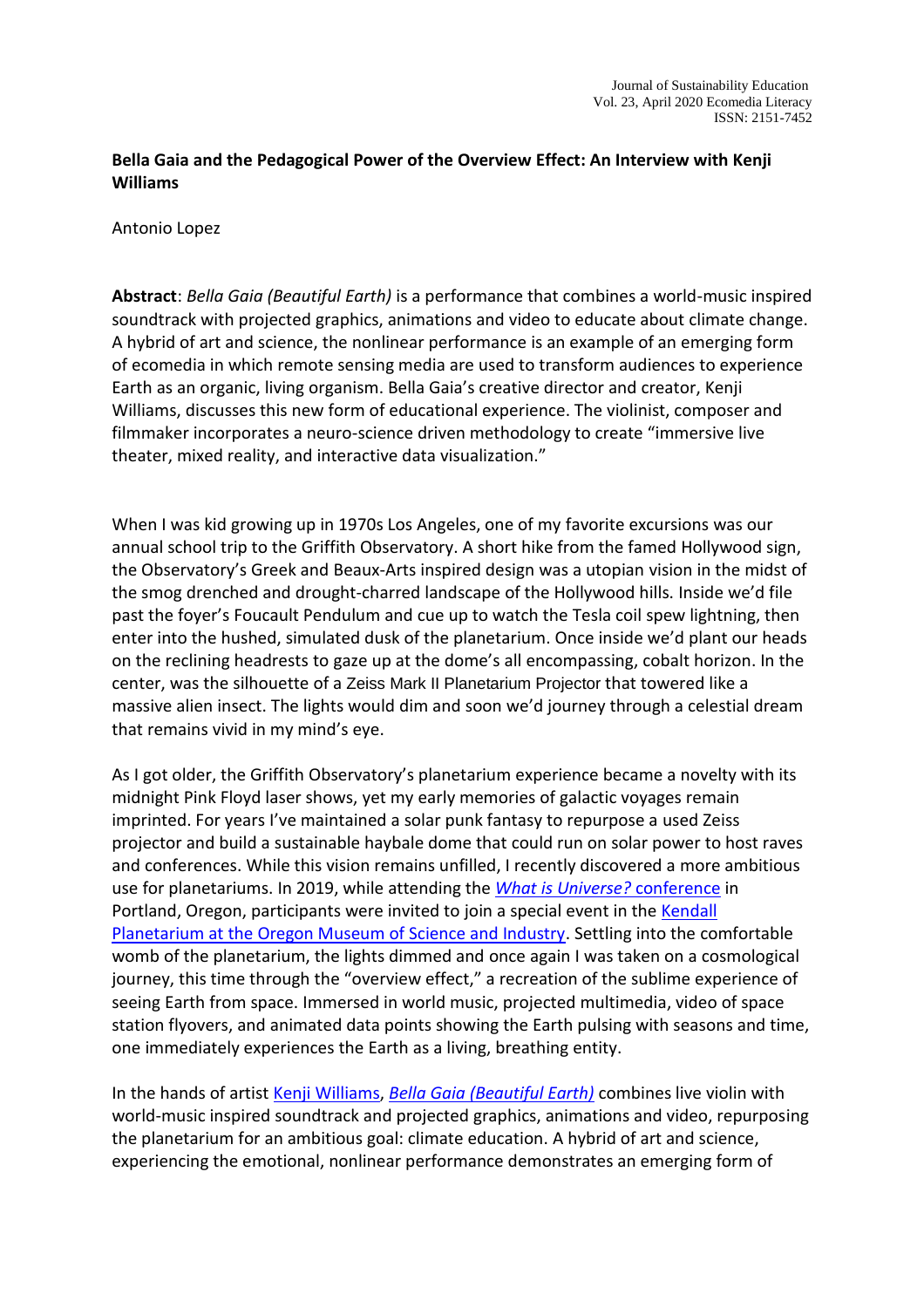ecomedia in which remote sensing media are used to transform audiences to experience the Earth as an organic, living organism.

The phenomena of life changing awe that astronauts experience when seeing Earth from space has been coined as the overview effect by Frank White (2014). Such experiences, though limited to those who actually travel to space, are considered vital to engaging people in experiencing an emotional and profound connection with Earth. The effect is so sublime, scientists are currently experimenting with ways to achieve it with virtual reality (VR) headsets and floatation tanks (Sample, 2019). These simulations are part of a wider effort by artists and scientists to break the logjam of climate inaction by creating visceral, emotive experiences that connect data with experiential activities. In one example[, The](https://climatemusic.org/)  Climate [Music Project,](https://climatemusic.org/) artists composed music to accompany projections of climate data, satellite imagery, and other visualizations in order to stimulate emotional connections in audiences with Earth changes and to invoke a visceral response (Sheikh, 2019).

By using media to communicate about the environment and creating an immersive environment, *Bella Gaia* is a form of ecomedia pedagogy that expands people's consciousness about the state of and value of our environment. For over 10-years, Williams has been *Bella Gaia*'s creative director and producer. As an organic, living work of art, various iterations have evolved to include the addition of live theater performances with dancers. Currently, he's experimenting with holograms, extended reality (XR), and VR. The violinist, composer and filmmaker incorporates a neuro-science driven methodology to create "immersive live theater, mixed reality, and interactive data visualization" [\(bellagaia.com\)](http://bellagaia.com/). In past interviews, he has described his work as "bringing soul to data," a mix between Cirque dul Soleil and Earth science. He collaborates with NASA to include updated visualizations that stay current with events and data. In addition to the actual experience of the show, the performance often includes add-on educational activities, such as hands-on workshops.

For this interview, I was interested in asking questions about what educators can learn from Williams' experience of developing *Bella Gaia*. The interview was conducted by email in December 2019. Williams lives and works in New York City.

Before reading the interview, it's recommended that you visit [bellagaia.com](http://bellagaia.com/) and watch some of the videos in order to get a sense of the experience. To see a schedule of performances or find out where you can see a Fulldome movie in a planetarium, visit the website.

*Lopez: Understanding and experiencing the world as alive is a necessary paradigm shift that many need to have, but it's hard to convey the idea that Earth is alive through conventional educational approaches. How do you achieve this through Bella Gaia?*

**Williams:** The "how" starts with the name itself; Bella Gaia = Beautiful "interconnected Earth." Also, "Gaia" is originally the Greek Goddess of the Earth, or, "the Earth personified." NASA scientist James Lovelock coined the term Gaia to describe the Earth as a living organism. It is human nature to relate to something that is more personal, or tangible. Bella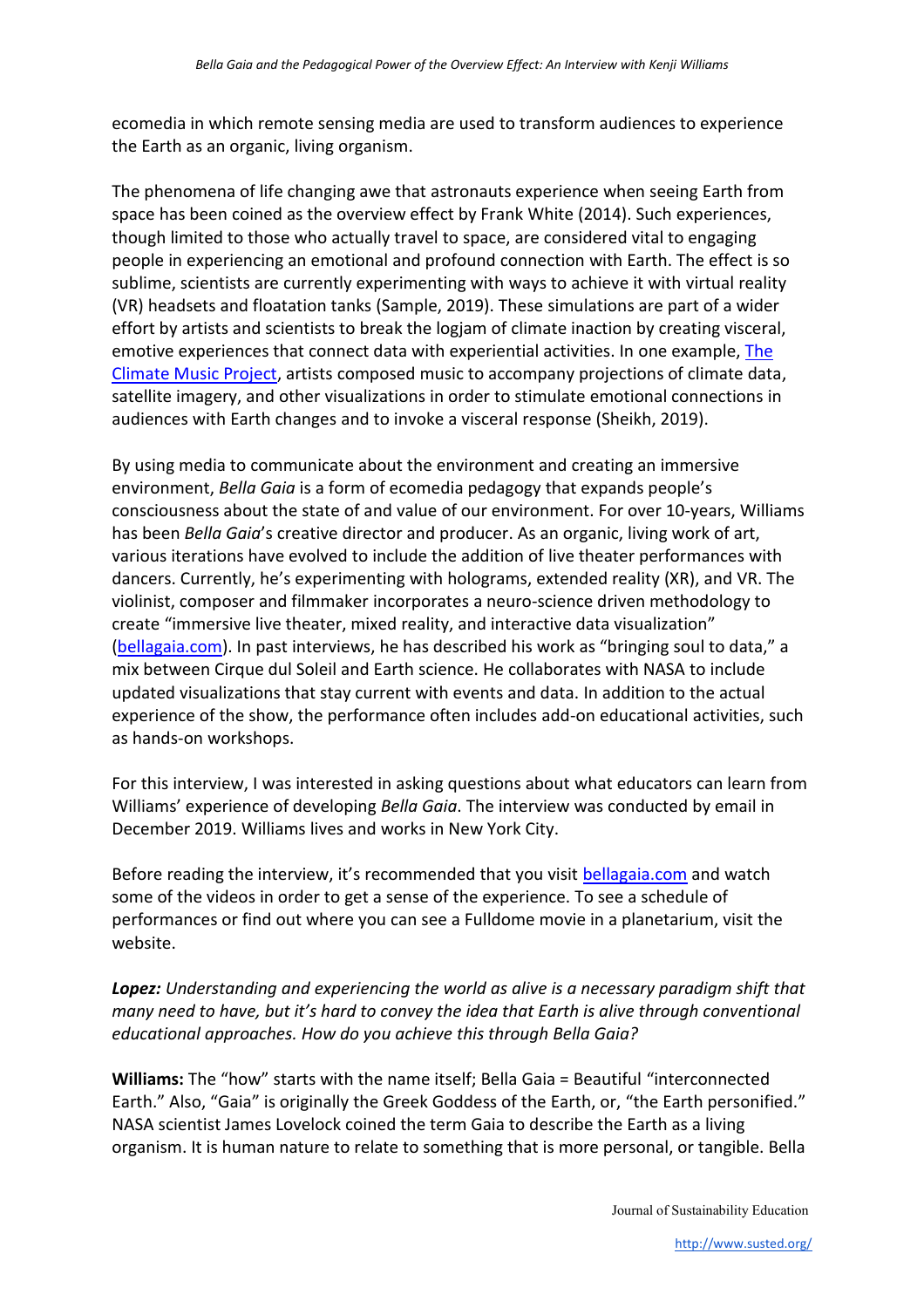Gaia does exactly this – it is an experiential tool used to personify and make tangible, the living Earth.

BELLA GAIA's creation was inspired by a story by Mike Fincke, an American Space Shuttle astronaut, who spoke of the profound transformation of perspective he had when he first looked out the window of the Space Station and saw our home planet. Arbitrary political boundaries melted away and the living bubble of life on Earth was dazzling, an outpost of life unlike any other planet we know of so far. BELLA GAIA has managed to accurately simulate the space flight experience according to many astronauts who have been to space. NASA invited the integration of scientific data visualizations from their top Earth scientists, and funded a 4-year Earth science education program to extend BELLA GAIA in workshop curriculum at science centers across the U.S. This program involved extensive surveys over 4 years, and revealed the transformative power of BELLA GAIA, showing 95% of audiences reporting a greater understanding of Earth systems after just one show, and more than doubling the number of people (31% to 64%) saying it was "very important to learn about the Earth and its importance to our lives, families and community" after one experience. This *personalization* of abstract biospheric systems is crucial, and has converted climate skeptics in one show, and 5 astronauts have affirmed the realism of BELLA GAIA's simulation of space flight.

# *Lopez: How is Bella Gaia pedagogically different than a typical classroom? How do people learn differently?*

**Williams:** BELLA GAIA's method of communication science is more powerful than traditional outreach techniques to reach new audiences and actually transform them and generates the elusive but critical emotional response: A Reason to Care.

Scientists who have seen the live presentation have expressed afterwards that they were extremely moved and shocked by seeing their very own data visualized in such an emotional way. Synthesizing their visualizations with video and custom scored music had a profoundly different, and positive, effect on them even though they had seen this content presented hundreds if not thousands of times before. Adding the context of music, video and storytelling to their visualizations made them feel as if they were seeing their content for the very first time. BELLA GAIA's contextualizing of scientific visualizations-- in a larger audio/visual narrative of the Beautiful Earth-- provided a powerful and emotional way for the scientists to see their work, making it accessible and engaging for audiences to be immersed in a deep reflection on the many levels of interconnection throughout the Earth that allow life to flourish. This "Overview Effect" that helps us see beyond the narrow confines of our own subjectivity, and the biases of our particular cultures, lays a foundation for approaching the environmental and social problems of our time with head and heart.

The Anthropocene, birthed by the Scientific and Industrial Revolutions of the modern era, presents humanity with an overwhelming period of extremely fast and chaotic change for which many people are seemingly ill equipped to handle. The population explosion, and the unprecedented rate of technological evolution is flooding people and societies with a barrage of data and information-- pressing at us every minute of every day-- requiring us to make increasingly rapid decisions that may have repercussions for generations to come.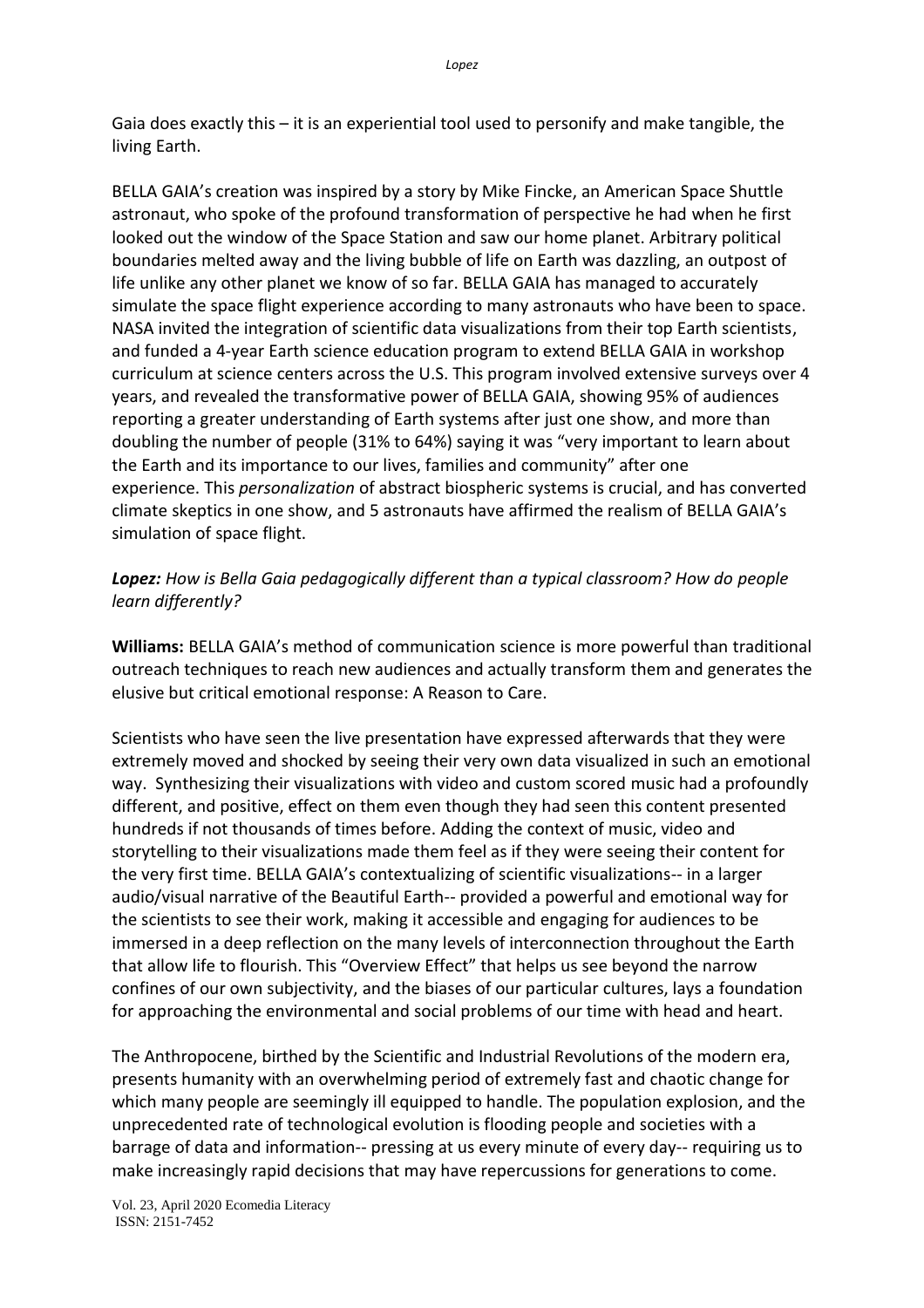This is why it is so important to be able to communicate in a way that cuts through the noise and makes a difference, especially when exploring complex scientific and cultural issues with global audiences.

# *Lopez: Describe for a lay audience what "neuroscience-driven methodology" means, and how did you arrive to this approach?*

**Williams:** Memorable experiences result from complex brain dynamics that allow people to interpret their experiences in ways that make meaning and make "worlds" we live and immerse within. Visual storytelling, conveyed through mediums such as video, music and voice, recruits the limbic/emotional brain that serves as the doorway and rudder to higher cognitive activities of the neo-cortex. Ignoring "emotional thought," as neuroscientists Antonio Damasio and Mary Helen Immordino-Yang call it, constricts the potential for complex information to be absorbed by many people. People need an emotional connection to a subject for it to be engaging and meaningful to them. Endless litanies of doom and gloom about social and environmental change often cause people to tune out or feel hopeless. There is either no emotional connection to the information about today's problems, or the only emotions evoked are ones of fear and disempowerment.

### *Lopez: What have you learned from developing Bella Gaia that educators can take away?*

**Williams:** I feel much of our educational institutions feed the siloed nature of career paths and fragmented problem solving. Education and Science is too specialized, without having holistic knowledge and context of a wider scope. Technology and new education methodologies can help with bridging siloed worlds, to complement specialized education with at least a generalized context of differing and seemingly unrelated topics. Data visualization is the communication tool for this type of needed education. We need advanced visualization, in concert with digital storytelling and scored music, to help us quickly understand and digest concepts regarding the threats to our world, and how we may address these threats in ways that serve to renew ourselves, our cultures and the greater Earth community. Whether we are processing information to perform an action, communicating with others or in a learning environment, the artistry of developing data visualization into "a memorable experience" is now, out of necessity, evolving rapidly.

BELLA GAIA's approach to looking at our current crisis is to first show and tell the splendor and interconnectedness of life on Earth. The great Jewish Rabbi Abraham Joshua Heschel once said that, "Mankind will not perish for want of information; but only for want of appreciation." As our wonder and appreciation for our planet, and the relatives we share it with, expands, so will our desire to learn more about what needs to be done to preserve this cradle of life.

Communicating data in a holistic context through an emotional vehicle is the future of information science education. It opens up a new world (and vastly more complex one) of interrelationships of all activities on Earth. Storytelling brings soul to data and statistical information much like story stitches together disparate scenes of a movie. If you just show one scene with no audio it has very little impact and meaning. If you see the scene integrated into the movie as a whole, with story and sound, the experience is deeper and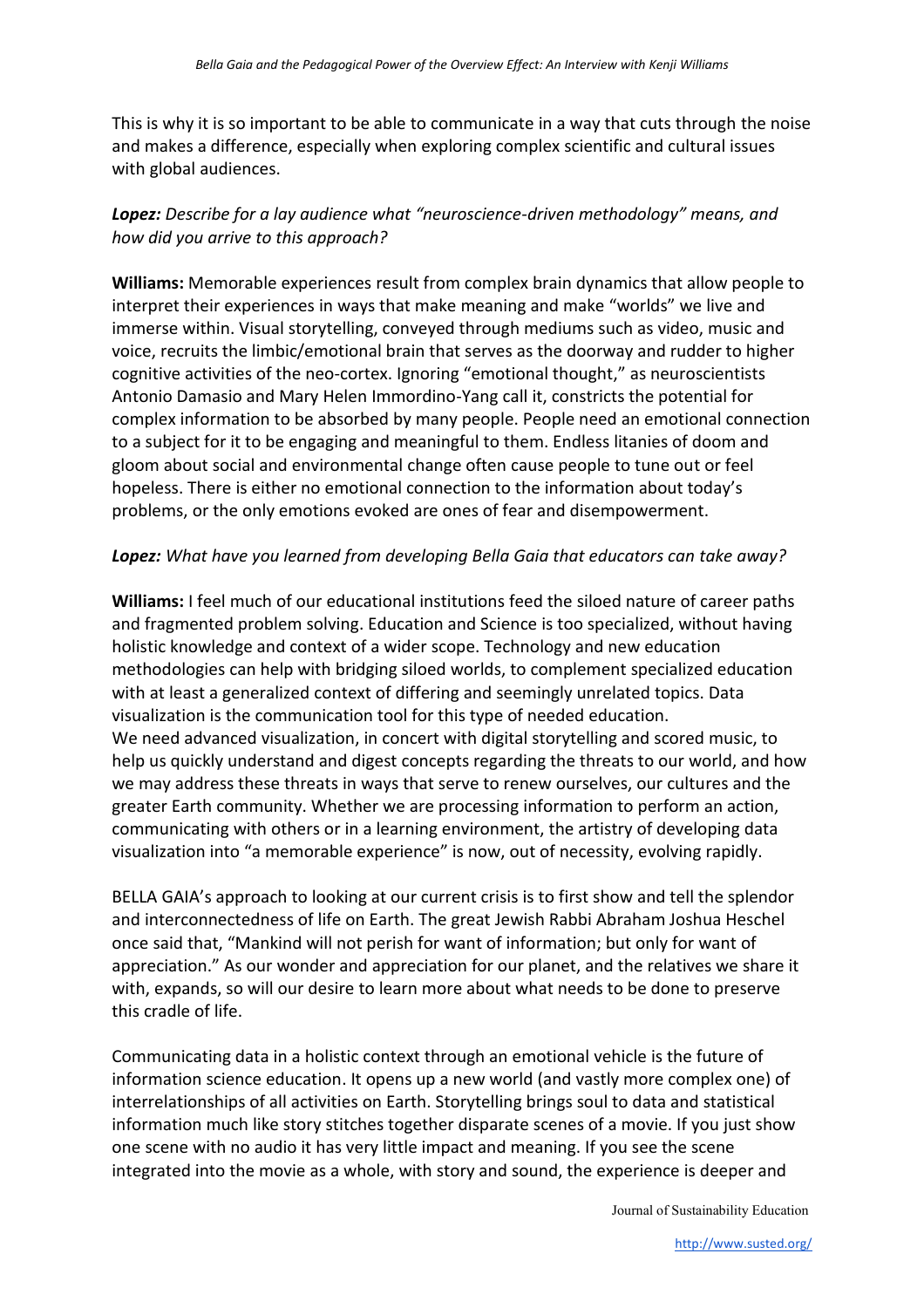immersive. Today, data visualization presents information visually, but the information is often presented in fragments, disconnected from its holistic context. Data visualization needs to integrate the micro and macro, the internal and external relationships of human existence and nature. So, then the question becomes not "what do we want to say?", but "how and in what context do we want to say it, and why?" If we see the data visualization of the stock market rise and fall, is this the full picture if we don't see next to it the stock of Co2 absorbing forests showing a near endless crash for the past few decades? And even if we see a visualization of deforestation, how is it being presented? Is it engaging "emotional thought," or is it just another graph? How is it being told, and why? And what are the causes of deforestation? Are they purely economic, or is it cultural? If we agree that we want humans to survive, we should present data visualization within a context of survival, whether explicit (through spoken or written language), or implicit (through artistic means like the key of music), and with the understanding that evolution, transformation, and change only occur when the interior and exterior evolve together.

Data visualization should improve our ability to understand the relationship between humans and nature by communicating information in a transformative way that translates facts into engaging memorable experiences, while also bridging disparate topics and stories. Emotion, through artistic use of story and music, is the vehicle that can make this happen so that people can more deeply engage with critical information about our world.

# *Lopez: What was the original intention of your collaboration with NASA? Did they have specific educational goals and how did you bring your own insights as an artist to the project?*

**Williams:** My original intention was to first engage their top earth scientists at NASA Goddard. It was more just an emotional plea to scientists to wake up to change that was desperately needed in communicating scient to the general public. I presented a live sample performance at a colloquium at NASA Goddard; It was a roomful of very frustrated scientists who pore over all this science data every day, who send out press releases, but they're frustrated because they feel it's not getting any traction or that people aren't listening. My value proposition was that science needs to be presented in a more engaging way, and BELLA GAIA provides that crucial platform. They were awestruck by the project and saying, "This is the missing link."

David Herring, a project manager at Goddard's Earth Sciences Division, said "*BELLA GAIA* is far more than a visual experience; it is a powerfully imaginative, emotional and cultural experience." I found a champion at NASA Goddard, Valerie Casasanto, who really pushed Bella Gaia forward within the ranks of NASA, and after two years of live presentations at 13 NASA events, and four education grant proposals attempts, BELLA GAIA was a "household name" within NASA Goddard. We won on the fourth try, receiving a \$500,000 grant from NASA's Earth Science Education Department. BELLA GAIA launched "Beautiful Earth" [\(http://beautifulearth.gsfc.nasa.gov\)](http://beautifulearth.gsfc.nasa.gov/), an innovative education program for K-12 students packaged together the BELLA GAIA live performance, with add-on education modules to take students deeper into earth science education. The modules included workshops with a NASA scientist, hands-on experiments, Native American scientists and educators providing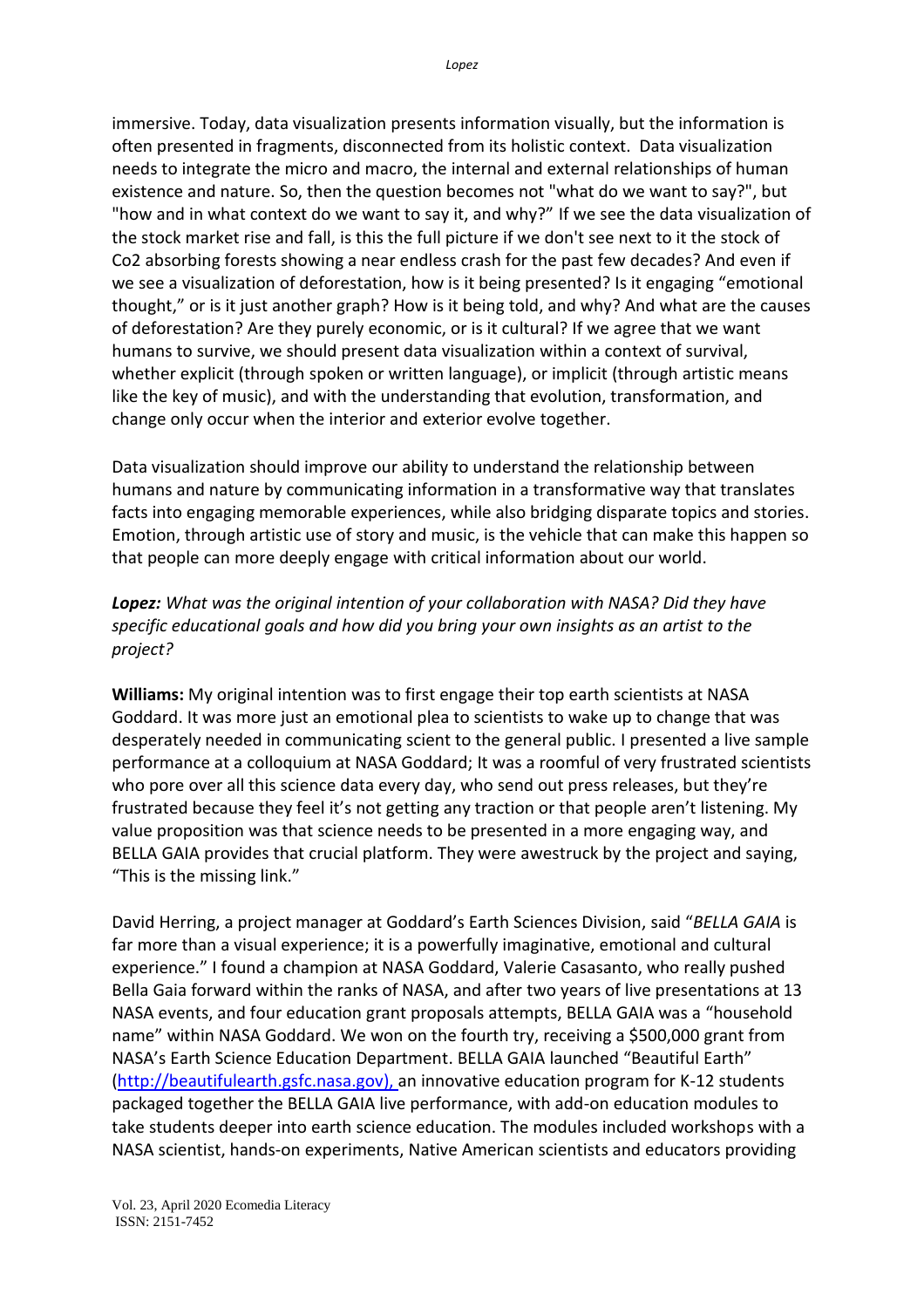indigenous perspectives of Earth, and teacher development workshops on accessing and utilizing NASA Earth Science data.

Beautiful Earth reached over 22,000 participants including students, educators, and family members at 23 locations, nine live event locations and 12 Digital Learning Network (DLN) locations in the United States, and through DLN web and teen viewers through a Channel One TV partnership.

An evaluation conducted by an independent third party concluded that, "As a result of participating in the *Beautiful Earth* presentation, virtually all (98%) the participants demonstrated their understanding of the planet Earth had changed and were able to articulate one or more things new they had learned. Almost ALL participants (90%) indicated they thought addressing climate change challenges was 'Important' to 'Very Important.'" The full report (available upon request) concluded, Beautiful Earth achieved and exceeded its target success indicator.

Beautiful Earth Foundation (<https://www.beautifulearthfoundation.net/>) was established to build upon these types of educational activities and social impact. Beautiful Earth can help produce immersive and inspiring eco-art, produce current environmental advocacy data, and sponsor educational tickets for schools and under-served communities to increase public access to inspiring eco-art and immersive experiences.

*Lopez: Bella Gaia reminds me of the phrase, "ancient-future." It combines ancient forms of human expression—storytelling, music, dance—with futuristic remote sensing technology and computer-assisted visualization. Is that a fair characterization?*

**Williams:** Absolutely! BELLA GAIA is ancient-future in real-form – both literally, and philosophically.

First, the BELLA GAIA show experience in itself, is what might be called a "neo-indigenous ritual."

Indigenous cultures throughout history have all had rituals to remind themselves of humanity's relationship with the biosphere, and with the universe. Rituals were regular occurrences that were the core drivers of the responsible stewardship of nature, embedded in these indigenous cultures. In our modern western industrialist paradigm, this direct relationship with the Earth has been lost, or at best is translated into travel and adventure trips that all too often turn nature into another commodity, strengthening the capitalist relationship with the natural world.

BELLA GAIA is a new kind of ritual, that provides the communal space and context for people to gather, connect with each other, while also connecting on a deeper personal emotional way, an understanding of the natural world through technology and art. In this way, BELLA GAIA is a new kind of ritual, that reminds us of our place in the universe, much like indigenous rituals do, but without the tribalism, ethnocentrism, and exclusivity of organized religion. BELLA GAIA's story is one of non-exclusivity and incorporates all cultures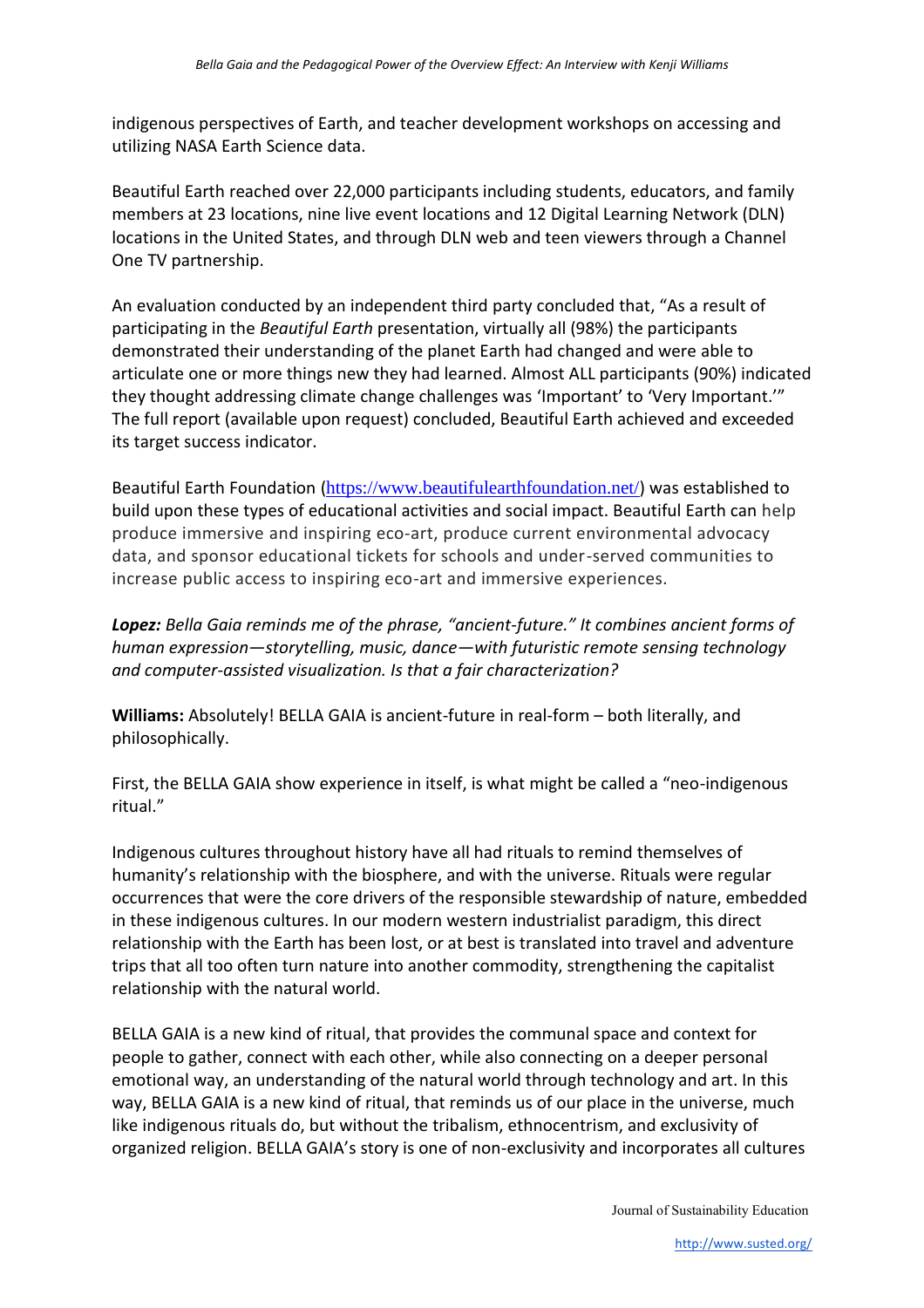and people on Earth in one experience and tells the story of how that is related to the biosphere that sustains all life.

A recent example was an augmented-reality Earth ritual in collaboration with NASA [\(http://www.bellagaia.com/news/nasa-hologlobe-ceremony-icesat-2-launch\)](http://www.bellagaia.com/news/nasa-hologlobe-ceremony-icesat-2-launch). The NASA-sponsored live multimedia art and science program titled "Beautiful Earth," an under the stars countdown for the ICESat-2 satellite launch, featured BELLA GAIA with the latest NASA data visualizations, remarks by Project Scientist Thorsten Markus, and a 'first of its kind' 'hold the Earth' augmented reality experience using HoloGLOBE [\(http://www.palmyracove.org/instituteforearth-observations/hologlobe\)](http://www.palmyracove.org/instituteforearth-observations/hologlobe).

Second, the live collaboration with an orbiting astronaut, Koichi Wakata, is a great example of an ancient-future experience:

Co-Sponsored by BELLA GAIA, this 'StarJAM' was an improvised musical performance between BELLA GAIA Director Kenji Williams and International Space Station Commander Koichi Wakata. (Watch here:

[http://www.bellagaia.com/press/may-2-fri-live-jam-with-astronaut-in-orbiting-space](http://www.bellagaia.com/press/may-2-fri-live-jam-with-astronaut-in-orbiting-space-station)[station\)](http://www.bellagaia.com/press/may-2-fri-live-jam-with-astronaut-in-orbiting-space-station)

One of these astronauts who contributed to BELLA GAIA was Koichi Wakata – who at the time I met him, was about to launch into space as Japan's first Commander of the Space Station. It was a natural fit to do a live musical collaboration between earth and space.

Because Koichi was not a musician, I began designing/conceptualizing the project with the selection of an instrument that is uniquely Japanese, that does not require a lifetime of practice, and that could be transported in the small confines of a rocket module, and that would also not prove too problematic with the two-to-three second transmission delay to Earth, for the purpose of "jamming" with me live.

I selected the Sho – a two thousand-year-old Japanese wind instrument, normally played with a Gagaku orchestra, an ancient Imperial orchestra that many musicologists consider the oldest type of orchestra in the world. Tenri University in Japan was kind enough to donate the actual Sho instrument for Koichi to play.

Although we briefly trained Koichi Wakata on the Sho, he actually didn't have a chance to practice it until he reached the space station. The Sho was transported separately to the Space Station by a SpaceX Dragon rocket. This is the first time in history for such an instrument to travel beyond the Earth's atmosphere, and because of the tight schedule, Koichi only had a couple days to practice in space.

In the Japanese Shinto tradition, the Sho is an instrument performed for the purpose of "tuning the cosmos." The fact that Koichi was playing this instrument, literally in space, was a profound act – so I dedicated this live collaboration for the healing of all beings, healing of the Earth, healing of our friends and families. I was deeply moved as I improvised and played along with this beautiful sound transmitted from two hundred miles above.

Vol. 23, April 2020 Ecomedia Literacy ISSN: 2151-7452